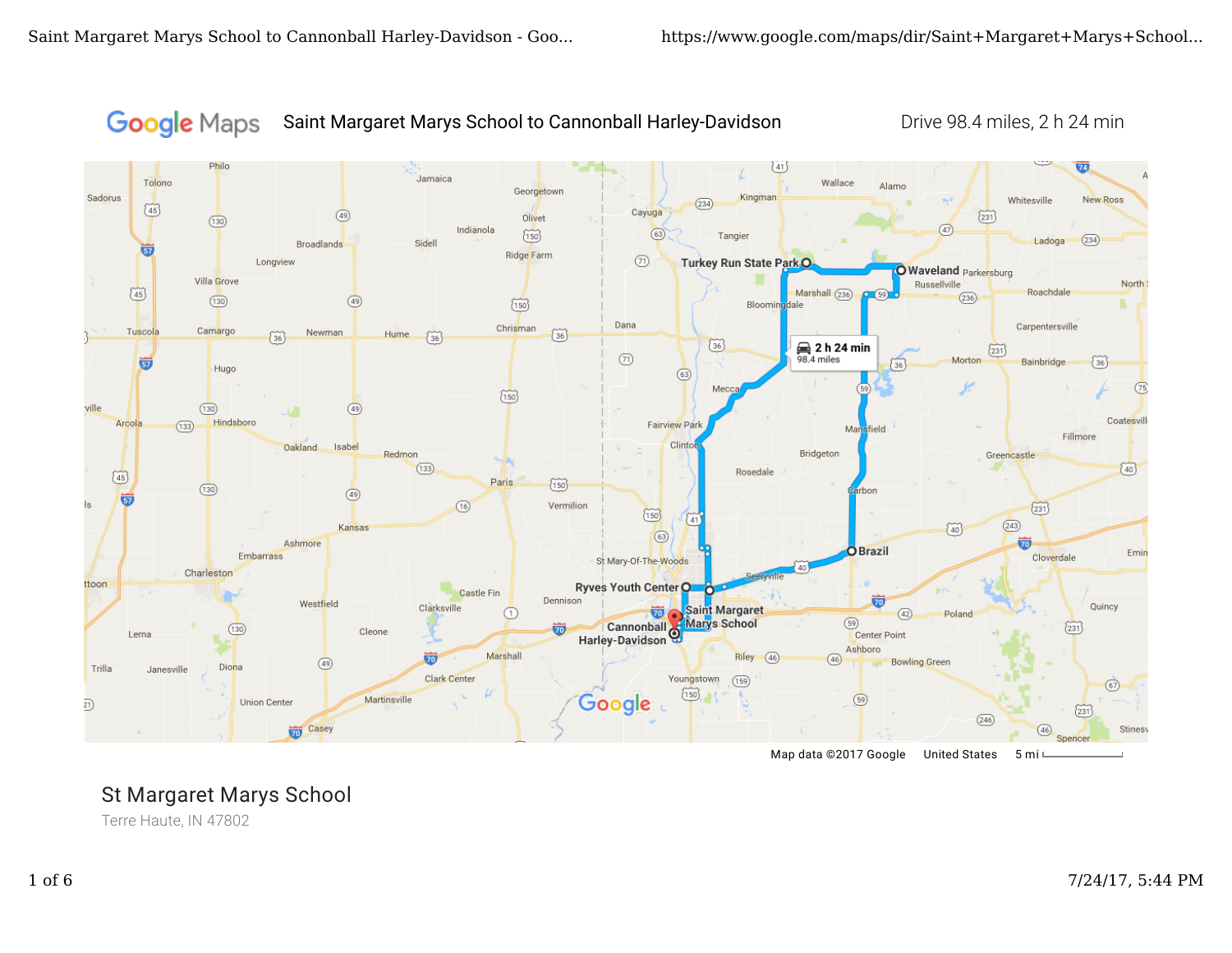|                      |    | 1. Head east on E Voorhees St toward S 7th St                  | 269 ft            |
|----------------------|----|----------------------------------------------------------------|-------------------|
| $\rightarrow$        |    | 2. Turn right onto S 7th St                                    | 0.5 <sub>mi</sub> |
| $\mathbf{H}$         |    | 3. Turn left onto E Margaret Ave                               | 0.6 <sub>mi</sub> |
| $\blacktriangleleft$ |    | 4. Turn left onto S 14th St/Erie Canal Road                    | 0.6 <sub>mi</sub> |
|                      | 5. | Continue onto S 13th St                                        | 2.4 mi            |
| ₹                    | 6. | Turn right onto Locust St                                      | $0.1 \text{ mi}$  |
| $\blacktriangleleft$ |    | 7. Turn left onto N 14th St<br>Destination will be on the left |                   |
|                      |    |                                                                | 151 ft            |

13 min (4.4 mi)

## Ryves Youth Center

1356 Locust St, Terre Haute, IN 47807

### Follow Locust St, N Fruitridge Ave and Clinton St to US-41 S in Otter Creek Township

|  |                                                              | 18 min (9.0 mi) |
|--|--------------------------------------------------------------|-----------------|
|  | 1 8. Head south on N 14th St toward Locust St                |                 |
|  |                                                              | $151$ ft        |
|  | <b>1</b> 9. Turn left at the 1st cross street onto Locust St |                 |
|  |                                                              | 19 mi           |
|  |                                                              |                 |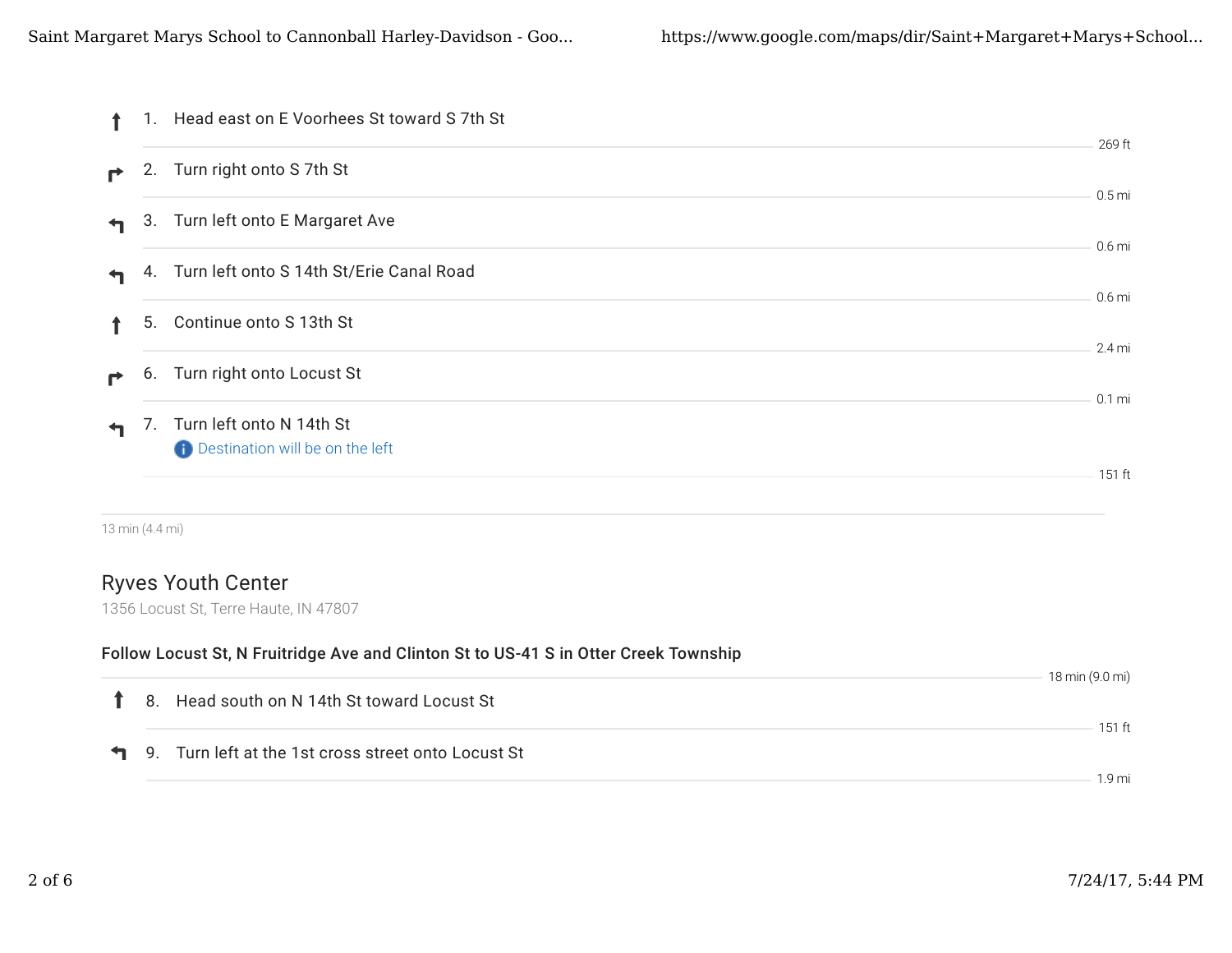| ↰            |                  | 10. Turn left onto Blakely Ave                                    | 0.3 <sub>mi</sub> |
|--------------|------------------|-------------------------------------------------------------------|-------------------|
| $\mathbf{r}$ |                  | 11. Continue onto N Fruitridge Ave                                |                   |
| φ            |                  | 12. At the traffic circle, continue straight onto N Fruitridge St | 2.7 mi            |
| ┑            |                  | 13. Turn left onto E Park Ave                                     | 0.5 <sub>mi</sub> |
| r            |                  | 14. Turn right onto Clinton St                                    | 0.5 <sub>mi</sub> |
|              |                  | Follow US-41 S to Park Rd in Howard Township                      | 3.0 <sub>mi</sub> |
|              |                  |                                                                   | 33 min (27.2 mi)  |
| î.           |                  | 15. Continue onto US-41 S                                         | 25.4 mi           |
| r            |                  | 16. Turn right onto IN-47 N                                       |                   |
|              |                  |                                                                   | 1.7 mi            |
|              |                  | 17. Turn left onto Park Rd                                        | 10 s (66 ft)      |
|              |                  |                                                                   |                   |
|              | 52 min (36.2 mi) |                                                                   |                   |
|              |                  | <b>Turkey Run State Park</b>                                      |                   |
|              |                  | 8121 Park Rd, Marshall, IN 47859                                  |                   |

#### 18. Head south on Park Rd toward IN-47 S  $\uparrow$

66 ft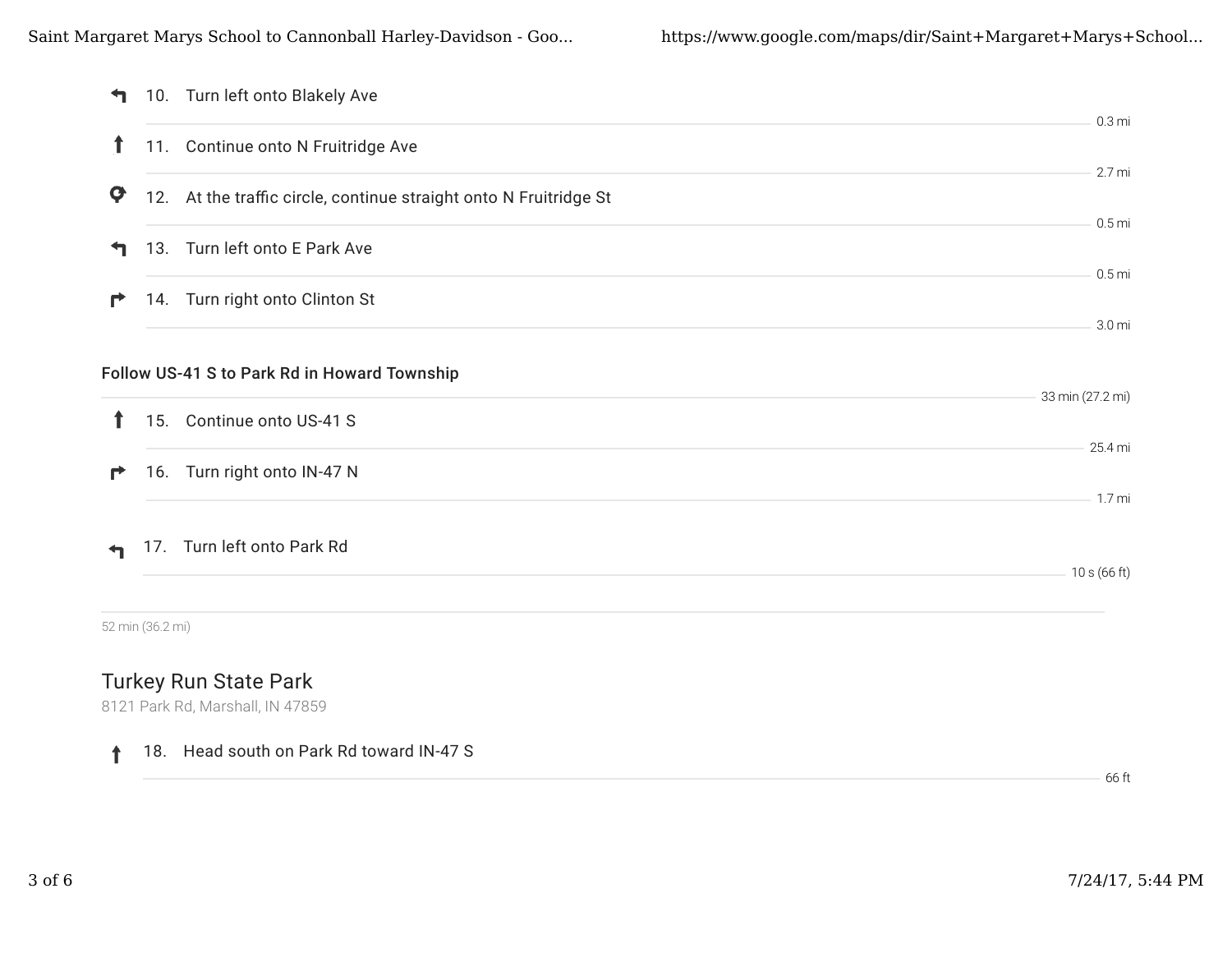| $\blacktriangleleft$ |                 | 19. Turn left onto IN-47 N                                                                    | 8.6 mi            |
|----------------------|-----------------|-----------------------------------------------------------------------------------------------|-------------------|
| ₹                    | 20.             | Turn right onto IN-59 S                                                                       |                   |
|                      |                 | 21. Turn left onto Main St                                                                    | $0.4$ mi          |
|                      |                 |                                                                                               | 52 ft             |
|                      | 11 min (9.0 mi) |                                                                                               |                   |
| Indiana              | Waveland        |                                                                                               |                   |
| ↑                    |                 | 22. Head west on Main St toward Cross St                                                      | 0.5 <sub>mi</sub> |
| ↑                    | 23.             | Main St turns slightly left and becomes IN-59 S/County Rd 800 W<br>Continue to follow IN-59 S |                   |
| r                    |                 | 24. Turn right onto IN-236 W/IN-59 S                                                          | 2.2 mi            |
| ᡨ                    | 25.             | Turn left onto IN-59 S                                                                        | 2.6 mi            |
|                      |                 | 26. Turn left onto E National Ave                                                             | 22.7 mi           |
|                      |                 |                                                                                               | 36 ft             |

34 min (28.0 mi)

### Brazil

Indiana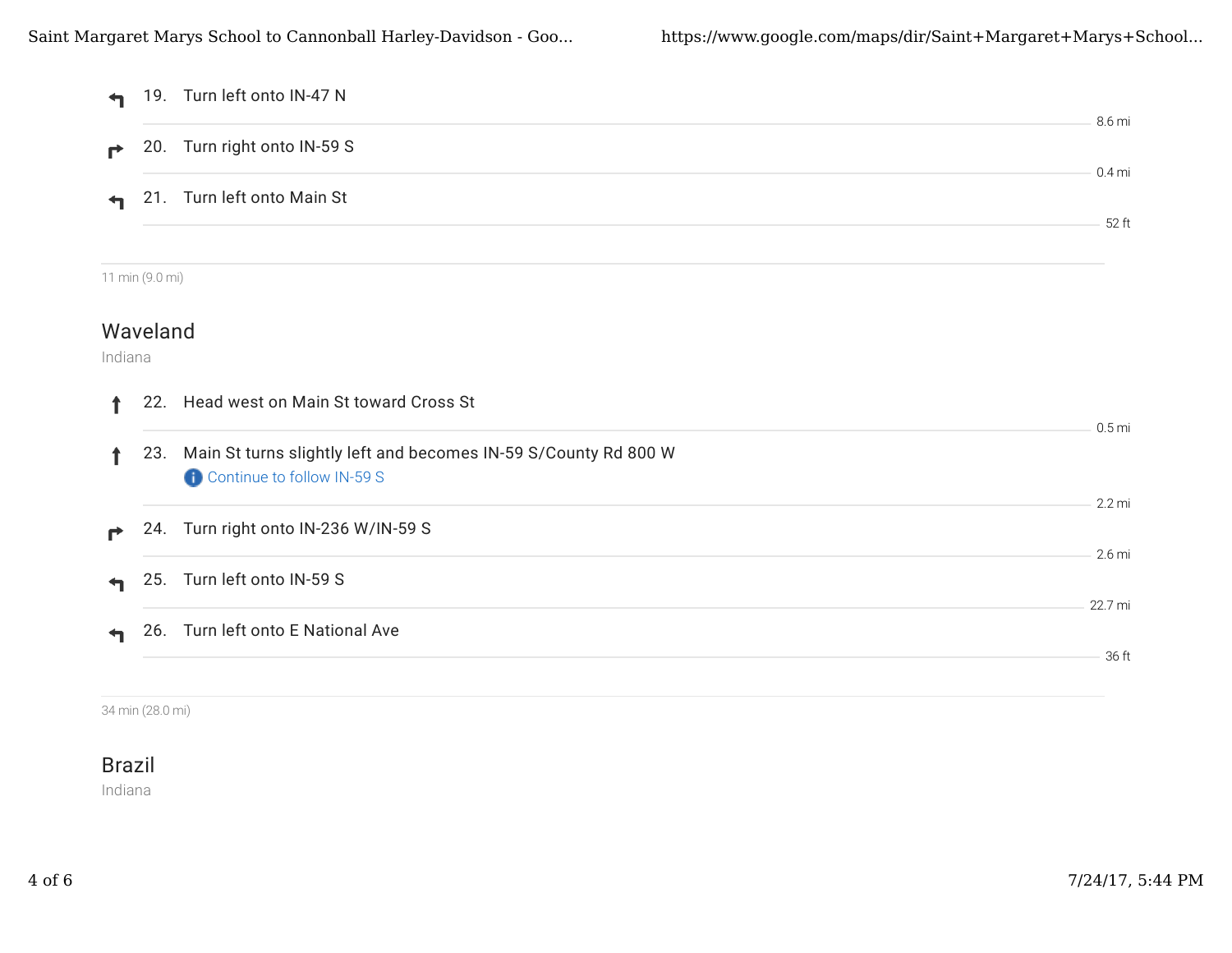| 27. Head west on US-40 W/E National Ave toward Forest Ave<br>Continue to follow US-40 W |                                                                                                                                                                                                                                                                                                                                                                                                                                                                                                            |
|-----------------------------------------------------------------------------------------|------------------------------------------------------------------------------------------------------------------------------------------------------------------------------------------------------------------------------------------------------------------------------------------------------------------------------------------------------------------------------------------------------------------------------------------------------------------------------------------------------------|
|                                                                                         | 16 min (11.6 mi)                                                                                                                                                                                                                                                                                                                                                                                                                                                                                           |
|                                                                                         | 18 min (8.6 mi)                                                                                                                                                                                                                                                                                                                                                                                                                                                                                            |
|                                                                                         |                                                                                                                                                                                                                                                                                                                                                                                                                                                                                                            |
|                                                                                         | $1.4$ mi                                                                                                                                                                                                                                                                                                                                                                                                                                                                                                   |
|                                                                                         | 0.3 <sub>mi</sub>                                                                                                                                                                                                                                                                                                                                                                                                                                                                                          |
|                                                                                         | 3.0 mi                                                                                                                                                                                                                                                                                                                                                                                                                                                                                                     |
|                                                                                         | $2.5 \,\mathrm{mi}$                                                                                                                                                                                                                                                                                                                                                                                                                                                                                        |
|                                                                                         | 1.0 <sub>mi</sub>                                                                                                                                                                                                                                                                                                                                                                                                                                                                                          |
|                                                                                         | $0.4$ mi                                                                                                                                                                                                                                                                                                                                                                                                                                                                                                   |
|                                                                                         | 1 min (0.6 mi)                                                                                                                                                                                                                                                                                                                                                                                                                                                                                             |
|                                                                                         |                                                                                                                                                                                                                                                                                                                                                                                                                                                                                                            |
|                                                                                         | 21 s (276 ft)                                                                                                                                                                                                                                                                                                                                                                                                                                                                                              |
|                                                                                         | 95 ft                                                                                                                                                                                                                                                                                                                                                                                                                                                                                                      |
|                                                                                         | 180 ft                                                                                                                                                                                                                                                                                                                                                                                                                                                                                                     |
|                                                                                         | Continue on Wabash Ave. Take S Fruitridge Ave and E Davis Dr to US-150 W/US-41 N in Honey Creek Township<br>28. Continue straight onto Wabash Ave<br>29. Turn left onto Blakely Ave<br>30. Continue onto S Fruitridge Ave<br>31. Turn right onto E Davis Dr<br>32. Turn left onto S 7th St<br>33. Turn right onto E Springhill Dr<br>34. Turn right onto US-150 W/US-41 N<br>Drive to your destination<br>35. Turn right onto E McCallister Dr<br>36. Turn right<br><b>Destination will be on the left</b> |